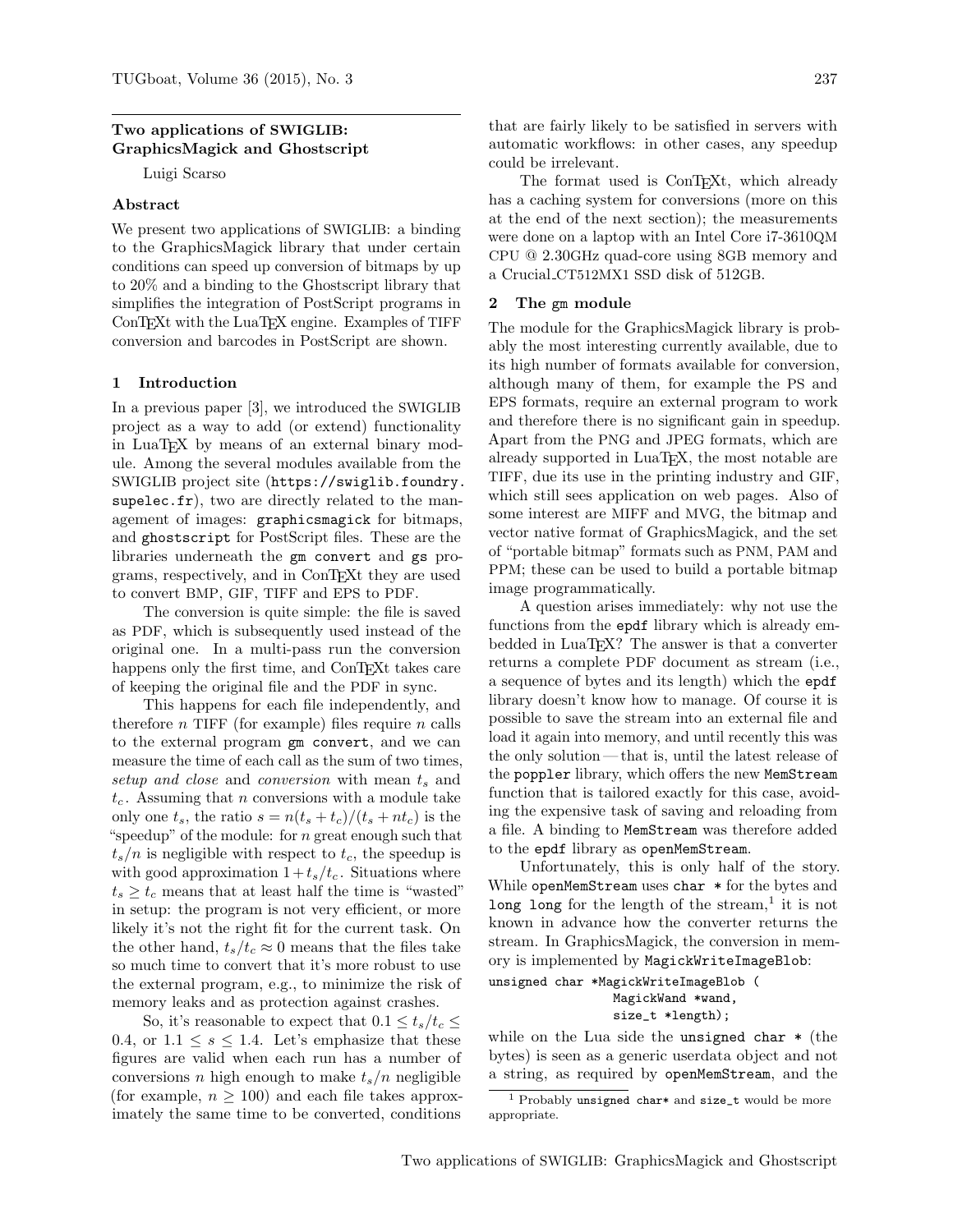length (the length of the stream) is used as an input parameter, not set as an output parameter (!). It is therefore necessary to have an adapter, i.e., a software layer that translates from the converter to openMemStream. This could be provided by a third user module or, as in this case, by means of the helper module, which can be seen as a kind of "general adapter"— with the limitation that it partially covers only primitive types.

The code, omitting checks for the sake of simplicity, looks like this:

```
local 1 = -1
```

```
local_l = helpers.new_size_t_array(1)gm.MagickSetImageFormat(wand, "PDF")
local s = gm.MagickWriteImageBlob(wand, _l)
l = helpers.size_t_array_getitem(_l, 0)
helpers.delete_size_t_array(_l)
local_s =
```
helpers.userdata\_to\_lightuserdata\_uchar\_p(s) local doc, doc\_id, doc\_uri =

epdf.openMemStream(\_s, l, stream\_id)

```
On the Lua side, that final call,
```
epdf.openMemStream(\_s, l, stream\_id) requires a userdata s that is a so-called "light" userdata (i.e., intended to store a C pointer) and must point to a valid memory region of size l bytes; the parameter stream\_id is given by the user to identify the stream and during a given run this identifier must be unique (else the behavior is undefined).

If, in some way, the user converts the stream in a Lua string  $s$  (taking care of embedded zeroes)<sup>[2](#page-1-0)</sup> then it's still possible to call

openMemStream(s,s:len(),stream\_id) which can be eventually wrapped as function openStringStream(s,stream\_id) return openMemStream(s,s:len(),stream\_id) end

If there are no errors, openMemStream returns the doc\_id used to identify the stream at the TFX level; this has the same role as the filename of the PDF figures. Of course, the end user doesn't need to know these details. Usually, two macros are enough: \gmloadimage to load a file, and \gmloadimage to return the doc\_id. In ConTFXt:

```
\gmloadimage{a.tiff}
```
\externalfigure[\gmgetimage{a.tiff}]

If the file contains multiple images:

\gmloadimage{a.tiff}

```
\externalfigure[\gmgetimage{a.tiff}][page=1]
```
### Luigi Scarso

\externalfigure[\gmgetimage{a.tiff}][page=2] \externalfigure[\gmgetimage{a.tiff}][page=3]

TIFF is not the only possible format. For example, if the library includes the support for calling Gnuplot and Ghostscript as external programs, their formats are valid too:

\usemodule[gm] \starttext \startTEXpage \gminit{} % \gmloadimage{prob-3.gplt} \externalfigure[\gmgetimage{prob-3.gplt}] % \gmloadimage{tiger.eps}

\externalfigure[\gmgetimage{tiger.eps}] \stopTEXpage \stoptext



With the MVG native format and a bit of Lua, it is also possible to create a PDF at runtime:

\usemodule[gm] \starttext \startTEXpage \framed{% \startluacode local res local blob  $=$  "" local gm = moduledata.swiglib.graphicsmagick  $gm.init('.)$ 

<span id="page-1-0"></span> $^2$  A converter that returns a stream as  ${\tt char} \, *$  is wrapped by SWIG using lua pushstring, returning the stream until the  $first$   $\lq \verb|`0`$  , which is excluded. Since a valid PDF document can contain an arbitrary number of '\0's, this kind of converter must be wrapped by the user in the correct way — for example, using lua pushlstring.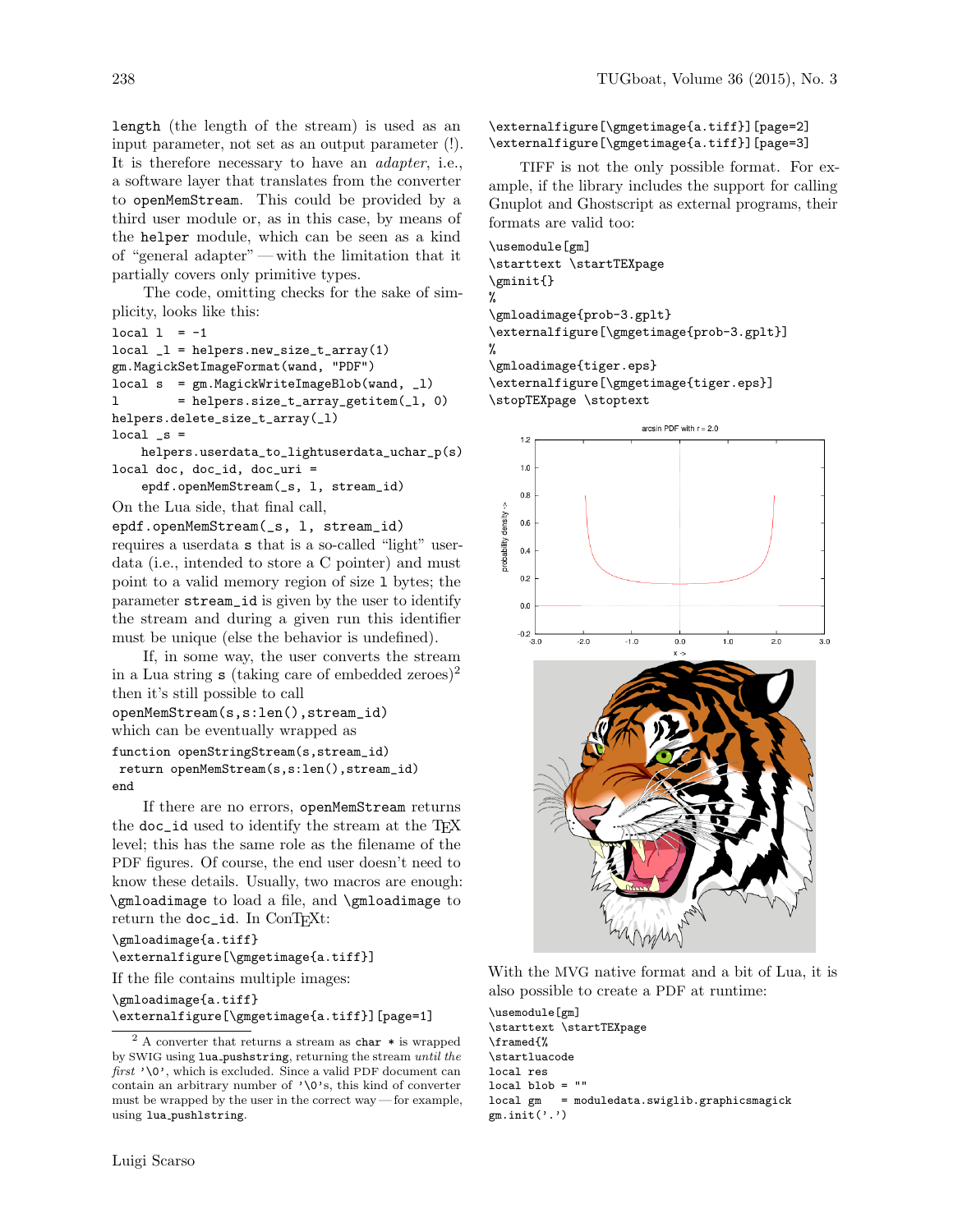```
local report_state = gm.report_state
b \,lob =[=\lceilpush graphic-context
viewbox 0 0 140 130
stroke black
fill lightgray
path 'M 60,70 L 60,20 A 50,50 0 0,1 68.7,20.8 Z'
path 'M 60,70 L 68.7,20.8 A 50,50 0 0,1 77.1,23 Z'
path 'M 68,65 L 85.1,18.0 A 50,50 0 0,1 118,65 Z'
path 'M 60,70 L 110,70 A 50,50 0 1,1 60,20 Z'
stroke none fill black
font-size 10
text 57,19 '10' text 70,20 '10'
text 90,19 '70' text 113,78 '270'
path 'M700.0,600.0 L340.0,600.0 A360.0,360.0 0 0,1
             408.1452123287954,389.2376150414973 z'
pop graphic-context
] = ]local name = 'myblob'
if not(gm.formats['MVG']) then
 report_state("ERROR: MVG FORMAT UNKNOWN")
  return false
end
res,name = gm.blobimage(blob,'MVG',name)
if (res == 0) then
 report_state("ERROR ON BLOB IMAGE")
 return false
end
res = gm.register(name)
if (res == 0) then
  report_state("ERROR ON REGISTERING BLOB IMAGE")
 return false
end
context.externalfigure( {gm.Images[name].doc_id},
                        {width='10cm'} )
\stopluacode}\stopTEXpage \stoptext
```


Let's now consider this important point: Con-TEXt is a multipass system, storing the results of one pass for the next run in an external file. The same happens for conversion to PDF (i.e., *caching* of the PDF), so that in practice only the first run has the hard task: if a job requires only one run, the cached PDFs are useless and can be deleted saving space, but the time to write them to disk and read them again is lost. Caching is also possible in gm, but can be avoided if it is known in advance that the job is onepass, thus saving both space on disk and the time to write/read. A first measure of the times for a file that loads 100 TIFF of size  $500\times500$  at 300 dpi shows that the standard one-pass conversion takes  $t_i =$ 

10.94 s, while for gm without caching of the PDF,  $t_f =$ 8.52 s. The gain is therefore  $|t_f - t_i| / t_i 100 = 22\%$ with speedup  $s = 1.28$ . Things change drastically when we look at a standard multipass run: enabling the caching in gm reduces the gain to a value between 6% and 7%.

## 3 The gs module

The module for the Ghostscript library poses a challenge similar to GraphicsMagick: one instance for many conversions. Unfortunately, this library still lacks a clear method to save the PDF in memory and epdf.openMemStream is of no help here — each PDF must be saved in an external file and then loaded again. On the other hand, PostScript is not a binary format, and a Lua string is adequate in most cases.

One of the most common uses is the conversion from EPS or PS to PDF:

```
\usemodule[gs]
\starttext \gsinit
%
\gsrunfile{tiger.eps}\gsflush
\externalfigure[tiger.pdf]
%
\gsrunfile{colorcir.ps}\gsflush
\externalfigure[colorcir.pdf]
```
\stoptext

where **\gsflush** closes the output file. There is only one instance and with \gsrunonce the instance is also reinitialized after the conversion:

\usemodule[gs] \starttext \gsinit \gsrunonce[pstopdf, -dNOPAUSE, -dBATCH, -dSAFER, -sDEVICE=pdfwrite, -sOutputFile=tiger1.pdf, -c,.setpdfwrite,  $-f$ , tiger.eps] \externalfigure[tiger1.pdf] \stoptext

Converting a buffer is also immediate:

\usemodule[gs] \starttext \startTEXpage \gsinit \startluacode local psbuf = [==[%!PS-Adobe-3.0 EPSF-3.0 %%BoundingBox: 5 5 105 105 10 setlinewidth 10 10 moveto 0 90 rlineto 90 0 rlineto 0 -90 rlineto closepath stroke  $] == ]$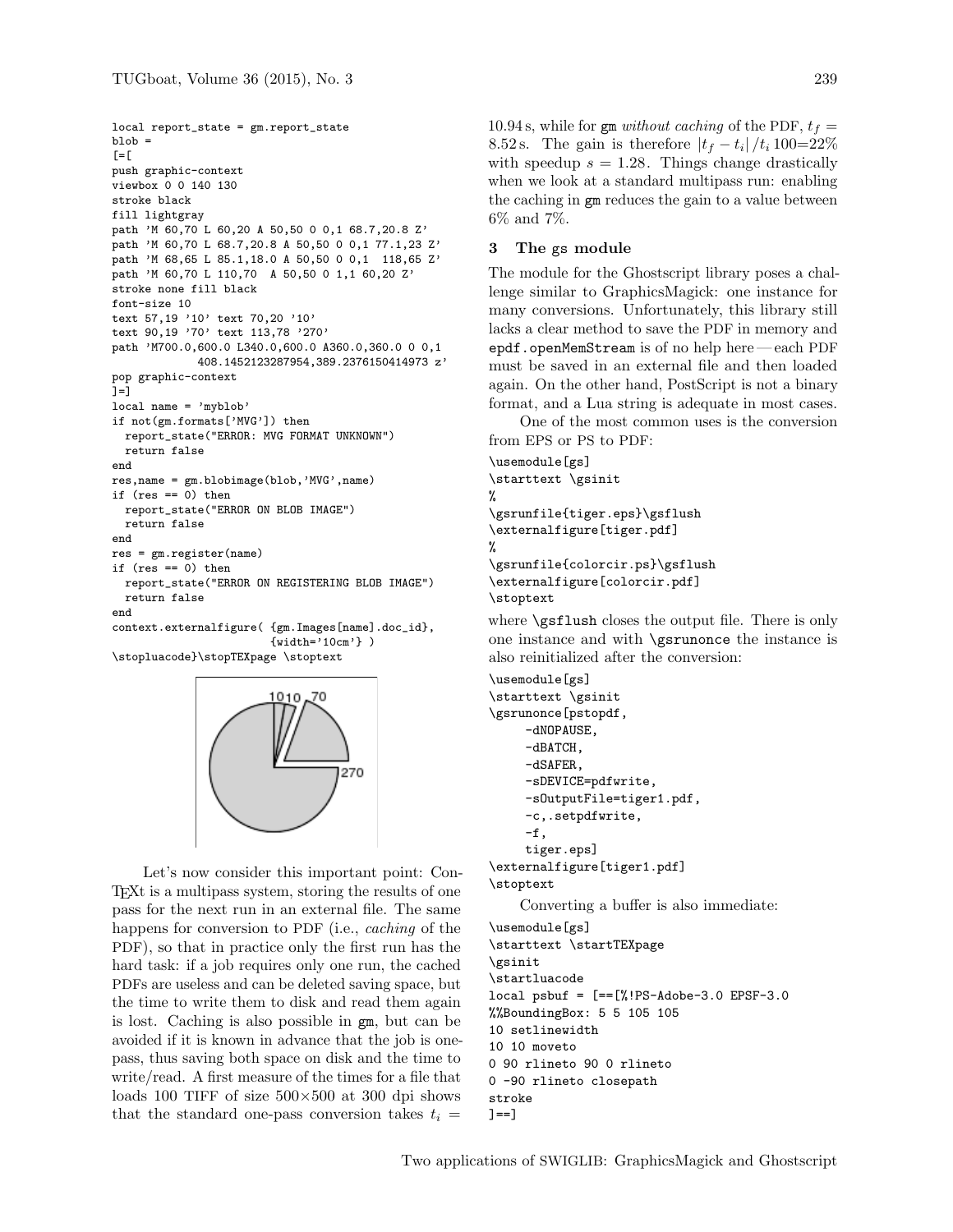local gs = moduledata.swiglib.ghostscript gs.Run\_buffer(psbuf,'mybuf.pdf') \stopluacode \gsflush \externalfigure[mybuf.pdf] \stopTEXpage \stoptext



#### 3.1 barcode.ps

A nice application is barcode.ps, a widely used Post-Script program that supports a huge number of barcodes (see [\[1\]](#page-3-1)). The program in figures [1](#page-4-0) and [2](#page-5-0) takes advantage of both the binding and the Lua language:

- it loads and executes barcode.ps only once, saving time in a multipass run; (%% Load barcode.ps)
- it saves the barcode in PDF format, storing the filename in a persistent database. This means that only the first run calls the interpreter, while the others load the PDF already produced; (%% Make a barcode, save it as pdf and store the name in the table barcode/pdffile);
- the logic is in Lua— the macro \gmpsbarcode calls directly a Lua function and returns the name of the relative PDF. (%% bridge TeX<-->Lua and %% User macro).

As mentioned above, caching a PDF for later use is a common practice in ConT<sub>EXt</sub> but usually the program that produces a barcode is called for each single barcode (i.e., *n* barcodes take  $n(t_s + t_c)$ ), while in this case the program is called only one time (*n* barcodes take  $t_s + nt_c$ ). The time of setup  $t_s$ can be important, given that the size of barcode.ps file is 723KB, which is loaded every time in the first case. For this reason the distribution at [\[1\]](#page-3-1) also provides a single file for each barcode. (Ghostscript also currently suffers from suboptimal garbage collection. In case of problems, the collector can be partially disabled with an initial -dNOGC option.)

### 4 Conclusions

The module gm shows its full potential in a precise context: a single run with many conversions. Typically this is an automatic workflow with minimal typographical requirements and oriented to mass production of documents; for example, a variable-data printing workflow, probably also tuned to reduce the times of reading/writing to file. In this situation the gain could be a time reduction of 20% without increasing the space on disk. On the other hand, for the common single run situation, the gain is negligible and the standard conversion is the better choice.

The module gs is interesting not so much for the performance (which in any case is no worse than the standard conversion) but for the tight integration of the TEX engine and the PostScript interpreter. The barcode example fits well in a variable-data printing workflow. It's a pity that Ghostscript cannot save a PDF in memory. If a user has a good knowledge of the PostScript language, the module can also be conveniently used as a replacement for the gs program.

Currently the openMemStream is available only in the experimental branch of  $LuaTFX$  at [\[4\]](#page-3-2); it's estimated that around the end of the year, it will move to the trunk branch. Both modules gm and gs are available at [\[2\]](#page-3-3).

## References

- <span id="page-3-1"></span>[1] Terry Burton. Barcode writer in pure PostScript. <http://bwipp.terryburton.co.uk>. Accessed: 2015-09-30.
- <span id="page-3-3"></span>[2] ConTEXt Group. ConTEXt modules. <http://modules.contextgarden.net>. Accessed: 2015-09-30.
- <span id="page-3-0"></span>[3] Luigi Scarso. The SWIGLIB project. TUGboat, 36(1):41–47, 2015. [http://tug.org/TUGboat/](http://tug.org/TUGboat/tb36-1/tb112scarso.pdf) [tb36-1/tb112scarso.pdf](http://tug.org/TUGboat/tb36-1/tb112scarso.pdf).
- <span id="page-3-2"></span>[4] LuaT<sub>F</sub>X Team. Experimental branch. [https://foundry.supelec.fr/scm/viewvc.](https://foundry.supelec.fr/scm/viewvc.php/branches/?root=luatex) [php/branches/?root=luatex](https://foundry.supelec.fr/scm/viewvc.php/branches/?root=luatex). Accessed: 2015-09-30.
	- Luigi Scarso luigi dot scarso (at) gmail dot com http://swiglib.foundry.supelec.fr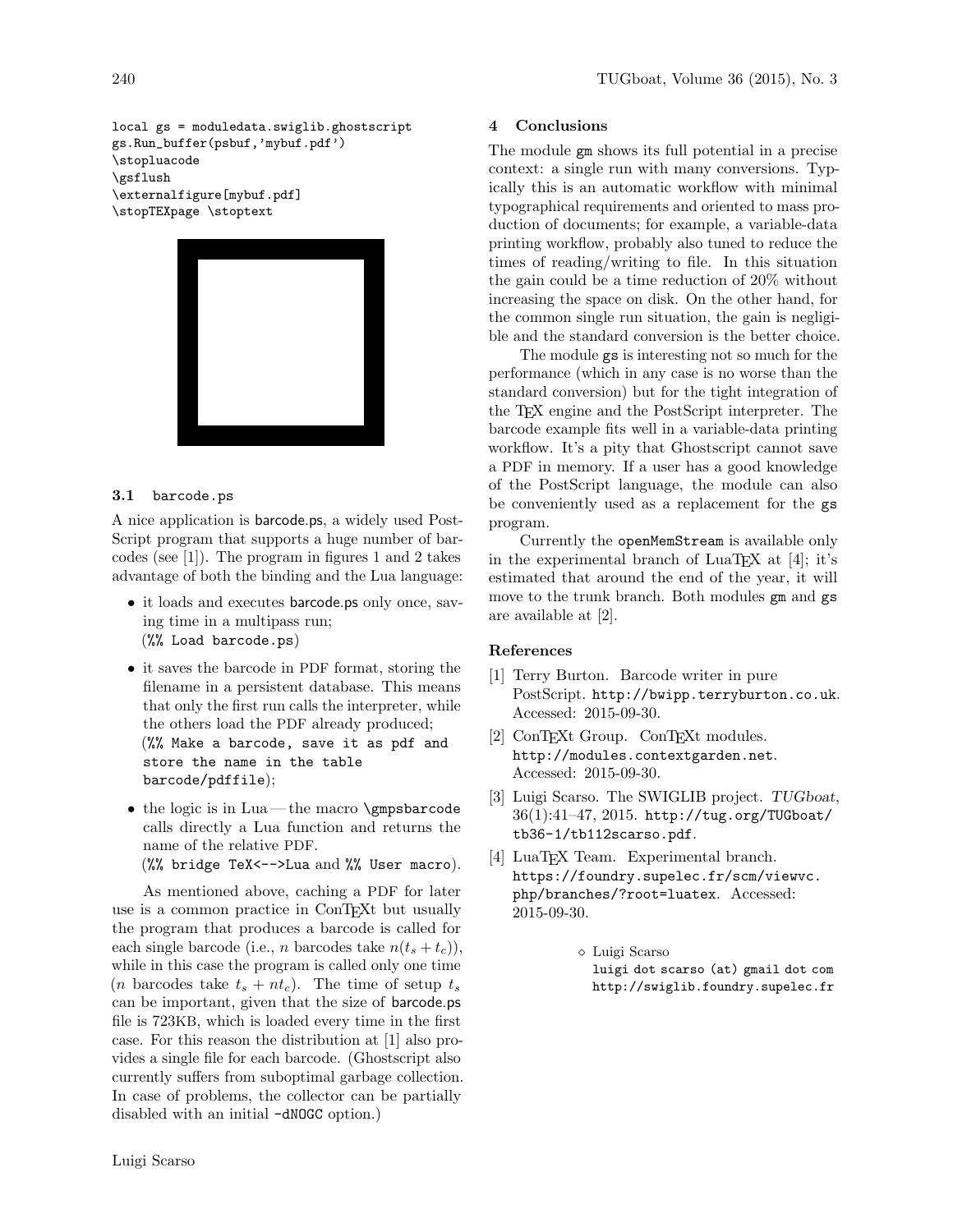```
\usemodule[gs]
\starttext
\gsinit
%% Load barcode.ps
\startluacode
  moduledata.swiglib.ghostscript.User = moduledata.swiglib.ghostscript.User or {}
  local _t = moduledata.swiglib.ghostscript.User
   _t.make_barcode_global_count = 1
   _t.make_barcode_pdf_prefix = 'gspsbrc_1.0'
   _t.make_barcode_hash = {}
   _t.make_barcode_hashname = 'gspsbrc_1.0.lua'
   if lfs.isfile(_t.make_barcode_hashname) then
     _t.make_barcode_hash = dofile(_t.make_barcode_hashname)
    return
   end
   local barcode_ps_file = io.open('barcode.ps','r')
   if barcode_ps_file == nil then
    return -1000
   end
   local barcode_ps = barcode_ps_file:read('*a');
  barcode_ps_file:close()
   local function mydev(w,h,xoff,yoff,s,name)
    return ''
   end
   moduledata.swiglib.ghostscript.CalculateBBox = false
   moduledata.swiglib.ghostscript.Run_buffer(barcode_ps,'',mydev)
   moduledata.swiglib.ghostscript.CalculateBBox = true
\stopluacode
%% Make a barcode, save it as pdf and store the name in the table barcode/pdffile
\startluacode
local function make_barcode(barcode_type,barcode_value,barcode_option,ps_option)
  local frag1, frag2, psload, psload1
  local arg1,arg2,arg3 = barcode_value,barcode_option,barcode_type
  \begin{aligned} \text{local newline} \quad &= \text{'\strut\texttt{char}\,} \end{aligned}frag0 = (type(ps_option)=="string" and ps_option) or " 0 1 1 0 0 translate scale rotate 0 0 moveto "
  frag1 = " (%s) "frag2 = " (\%s) /%s /uk.co.terryburton.bwipp findresource exec "
  psload1 = string.format(table.concat({'gsave ',frag0,frag1,frag2,' grestore '}),arg1,arg2,arg3)
  psload = table.concat({psload1,' showpage',newline})
  return psload
end
local _t = moduledata.swiglib.ghostscript.User
_t.make_barcode = make_barcode
--[==[ update the db ]==]luatex.registerstopactions(function()
local _t = moduledata.swiglib.ghostscript.User
local f = io.open(_t.make_barcode_hashname,'w')
f:write("return {\n")
for k,v in pairs(_t.make_barcode_hash) do
 f:write(string.format("['%s'] = '%s',\n",k,v))
end
f:write("}\nend)\stopluacode
```
<span id="page-4-0"></span>